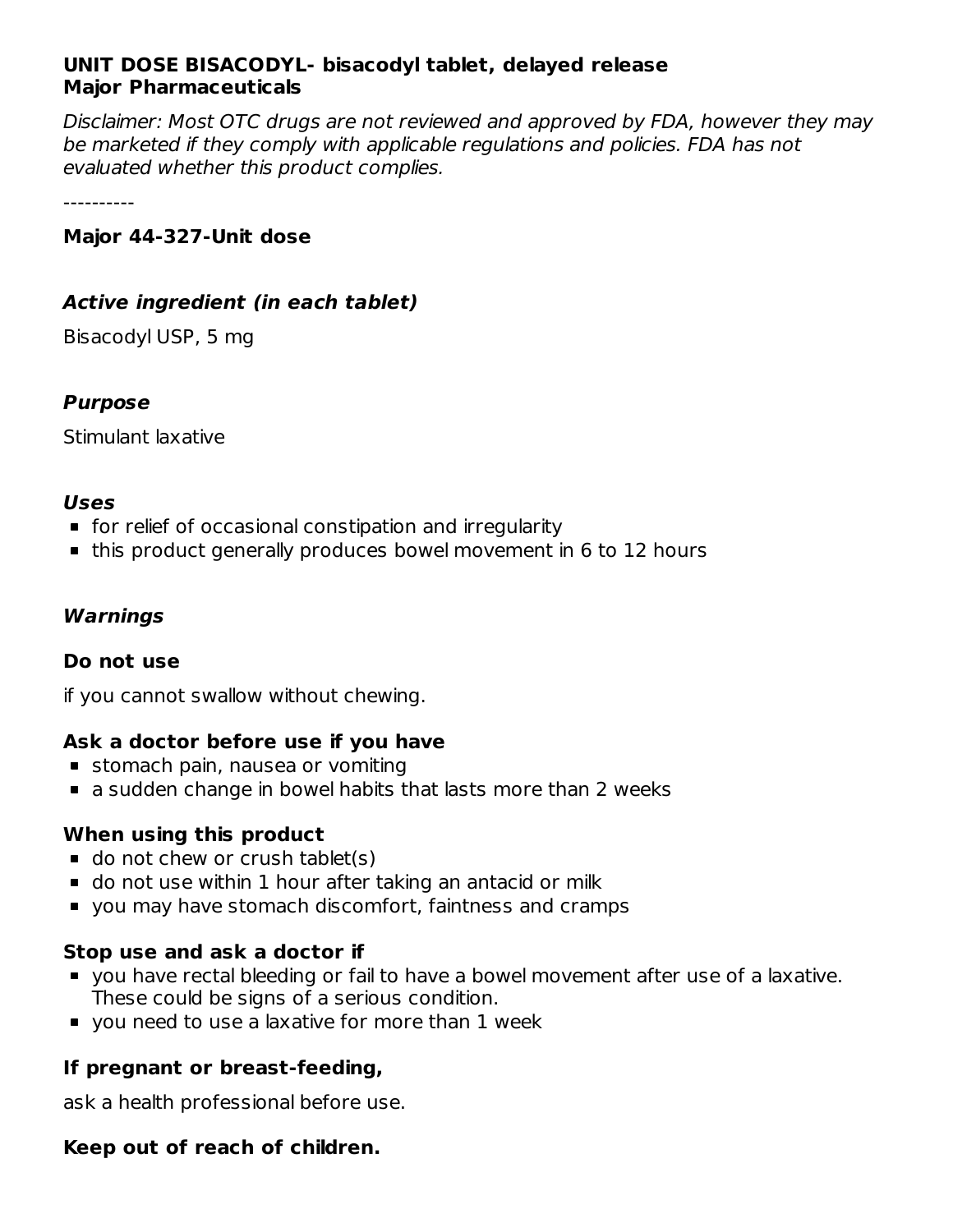In case of overdose, get medical help or contact a Poison Control Center right away.

#### **Directions**

 $\blacksquare$  take with a glass of water

| ladults<br>land                 | take<br>1 to 3  |
|---------------------------------|-----------------|
| childrentablets<br>12           |                 |
| years                           | in a<br>single  |
| and<br>over                     | daily<br>dose   |
|                                 | take            |
| children                        | 1               |
| 6 to                            | tablet          |
| under                           | in a            |
| 12                              | single          |
| vears                           | daily           |
|                                 | dose            |
| children<br>under<br>6<br>ears/ | ask a<br>doctor |

#### **Other information**

- **TAMPER EVIDENT: DO NOT USE IF OUTER PACKAGE IS OPENED OR BLISTER IS TORN OR BROKEN**
- **avoid excessive humidity**
- see end flap for expiration date and lot number
- store at 25ºC (77ºF); excursions permitted between 15º-30ºC (59º-86ºF)

## **Inactive ingredients**

acacia, ammonium hydroxide, calcium carbonate, carnauba wax, colloidal anhydrous silica, corn starch, D&C yellow #10 aluminum lake, FD&C yellow #6 aluminum lake, hypromellose, iron oxide black, lactose anhydrous, magnesium stearate, methylparaben, polydextrose, polyethylene glycol, polyvinyl acetate phthalate, povidone, propylene glycol, propylparaben, shellac glaze, simethicone, sodium alginate, sodium benzoate, sodium bicarbonate, stearic acid, sucrose, talc, titanium dioxide, triacetin, triethyl citrate

#### **Questions or comments?**

**(800) 616-2471**

**®**

**Principal display panel NDC 0904-6407-61**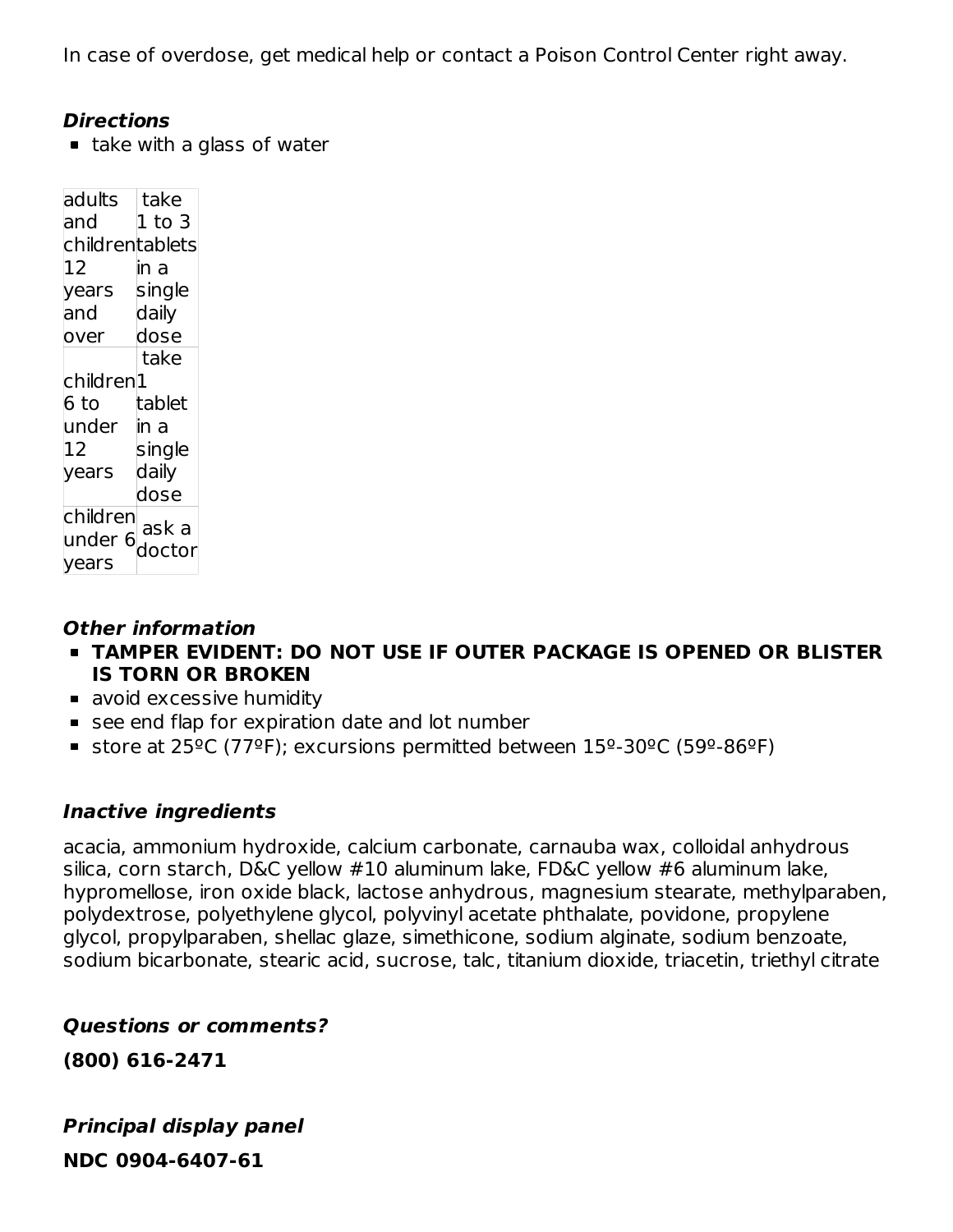## **MAJOR ®**

**Unit Dose**

#### **BISACODYL USP STIMULANT LAXATIVE**

**Enteric Coated Tablets**

**5 mg**

## **100 TABLETS**

50844 REV0119E32712

## Distributed by **MAJOR PHARMACEUTICALS** ®

17177 N Laurel Park Drive, Suite 233 Livonia, MI 48152 USA M-17 Rev. 11/19 Re-order No. 301829

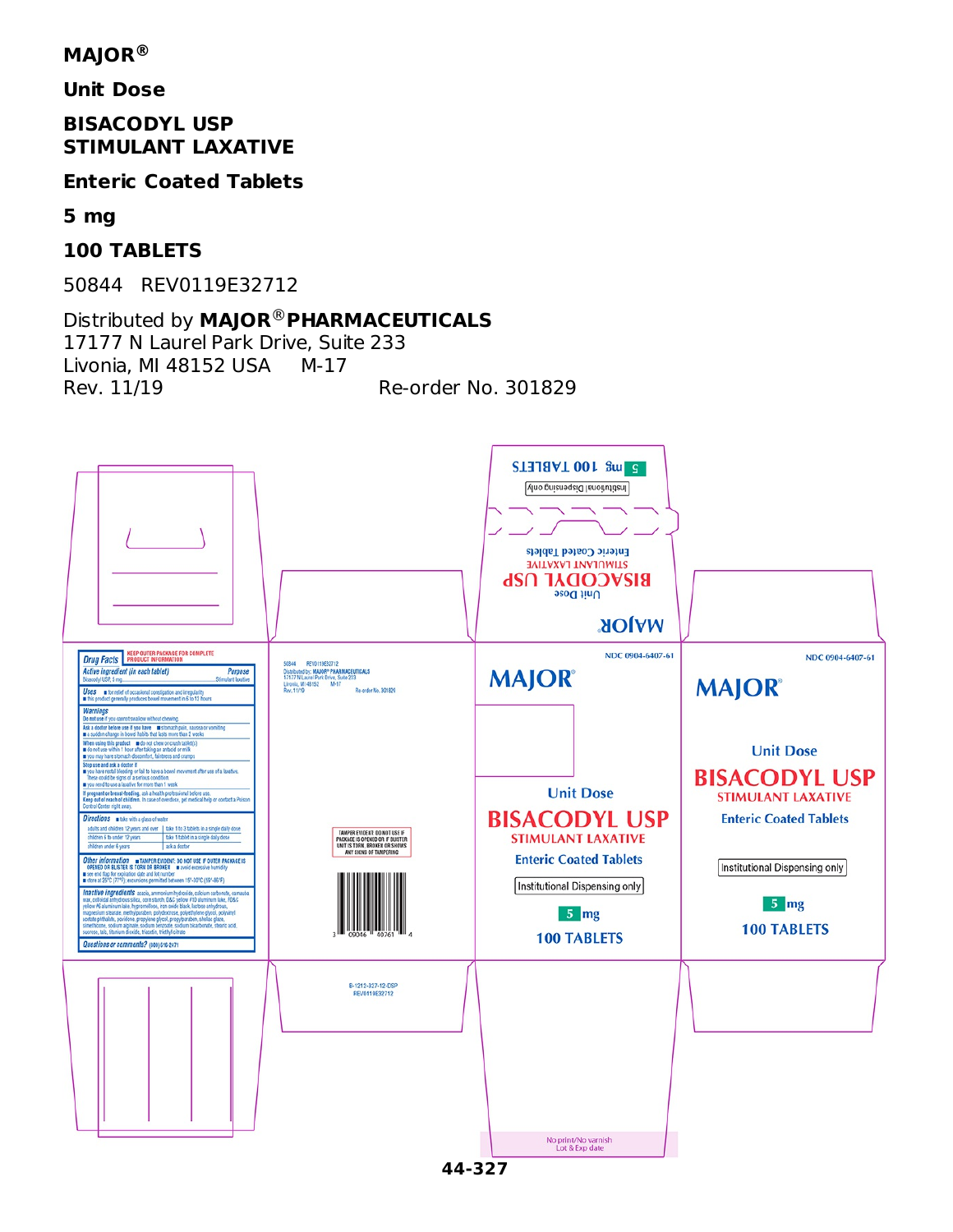| <b>UNIT DOSE BISACODYL</b>                                                             |                        |                           |                          |  |                 |  |
|----------------------------------------------------------------------------------------|------------------------|---------------------------|--------------------------|--|-----------------|--|
| bisacodyl tablet, delayed release                                                      |                        |                           |                          |  |                 |  |
|                                                                                        |                        |                           |                          |  |                 |  |
|                                                                                        |                        |                           |                          |  |                 |  |
| <b>Product Information</b>                                                             |                        |                           |                          |  |                 |  |
| <b>Product Type</b>                                                                    | <b>HUMAN OTC DRUG</b>  | <b>Item Code (Source)</b> |                          |  | NDC:0904-6407   |  |
| <b>Route of Administration</b>                                                         | ORAL                   |                           |                          |  |                 |  |
|                                                                                        |                        |                           |                          |  |                 |  |
|                                                                                        |                        |                           |                          |  |                 |  |
| <b>Active Ingredient/Active Moiety</b>                                                 |                        |                           |                          |  |                 |  |
|                                                                                        | <b>Ingredient Name</b> |                           | <b>Basis of Strength</b> |  | <b>Strength</b> |  |
| BISACODYL (UNII: 10X0709Y6I) (DEACETYLBISACODYL - UNII:R09078E41Y)                     |                        |                           | <b>BISACODYL</b>         |  | 5 <sub>mg</sub> |  |
|                                                                                        |                        |                           |                          |  |                 |  |
|                                                                                        |                        |                           |                          |  |                 |  |
| <b>Inactive Ingredients</b>                                                            |                        |                           |                          |  |                 |  |
|                                                                                        | <b>Ingredient Name</b> |                           |                          |  | <b>Strength</b> |  |
| <b>ACACIA</b> (UNII: 5C5403N26O)                                                       |                        |                           |                          |  |                 |  |
| <b>AMMONIA (UNII: 5138019F1X)</b>                                                      |                        |                           |                          |  |                 |  |
| <b>CALCIUM CARBONATE (UNII: H0G9379FGK)</b>                                            |                        |                           |                          |  |                 |  |
| <b>CARNAUBA WAX (UNII: R12CBM0EIZ)</b>                                                 |                        |                           |                          |  |                 |  |
| <b>SILICON DIOXIDE (UNII: ETJ7Z6XBU4)</b>                                              |                        |                           |                          |  |                 |  |
| STARCH, CORN (UNII: O8232NY3SJ)                                                        |                        |                           |                          |  |                 |  |
| D&C YELLOW NO. 10 ALUMINUM LAKE (UNII: CQ3XH3DET6)                                     |                        |                           |                          |  |                 |  |
| FD&C YELLOW NO. 6 (UNII: H77VEI93A8)                                                   |                        |                           |                          |  |                 |  |
| HYPROMELLOSE, UNSPECIFIED (UNII: 3NXW29V3WO)                                           |                        |                           |                          |  |                 |  |
| FERROSOFERRIC OXIDE (UNII: XM0M87F357)                                                 |                        |                           |                          |  |                 |  |
| <b>ANHYDROUS LACTOSE (UNII: 3SY5LH9PMK)</b>                                            |                        |                           |                          |  |                 |  |
| MAGNESIUM STEARATE (UNII: 70097M6I30)                                                  |                        |                           |                          |  |                 |  |
| <b>METHYLPARABEN (UNII: A2I8C7HI9T)</b>                                                |                        |                           |                          |  |                 |  |
| POLYDEXTROSE (UNII: VH2XOU12IE)                                                        |                        |                           |                          |  |                 |  |
| POLYETHYLENE GLYCOL, UNSPECIFIED (UNII: 3WQ0SDWLA)                                     |                        |                           |                          |  |                 |  |
| Polyvinyl Acetate Phthalate (UNII: 58QVG85GW3)                                         |                        |                           |                          |  |                 |  |
| POVIDONE (UNII: FZ989GH94E)                                                            |                        |                           |                          |  |                 |  |
| <b>PROPYLENE GLYCOL (UNII: 6DC9Q167V3)</b>                                             |                        |                           |                          |  |                 |  |
| <b>PROPYLPARABEN (UNII: Z8IX2SC10H)</b>                                                |                        |                           |                          |  |                 |  |
| <b>SHELLAC (UNII: 46N107B710)</b>                                                      |                        |                           |                          |  |                 |  |
| <b>DIMETHICONE (UNII: 92RU3N3Y1O)</b>                                                  |                        |                           |                          |  |                 |  |
| <b>WATER (UNII: 059QF0KO0R)</b>                                                        |                        |                           |                          |  |                 |  |
| <b>SODIUM ALGINATE (UNII: C269C4G2ZQ)</b>                                              |                        |                           |                          |  |                 |  |
| <b>SODIUM BENZOATE (UNII: OJ245FE5EU)</b>                                              |                        |                           |                          |  |                 |  |
| <b>SODIUM BICARBONATE (UNII: 8MDF5V39QO)</b><br><b>STEARIC ACID (UNII: 4ELV7Z65AP)</b> |                        |                           |                          |  |                 |  |
| SUCROSE (UNII: C151H8M554)                                                             |                        |                           |                          |  |                 |  |
| TALC (UNII: 7SEV7J4R1U)                                                                |                        |                           |                          |  |                 |  |
| TITANIUM DIOXIDE (UNII: 15FIX9V2JP)                                                    |                        |                           |                          |  |                 |  |
| <b>TRIACETIN (UNII: XHX3C3X673)</b>                                                    |                        |                           |                          |  |                 |  |
| TRIETHYL CITRATE (UNII: 8Z96QXD6UM)                                                    |                        |                           |                          |  |                 |  |
|                                                                                        |                        |                           |                          |  |                 |  |